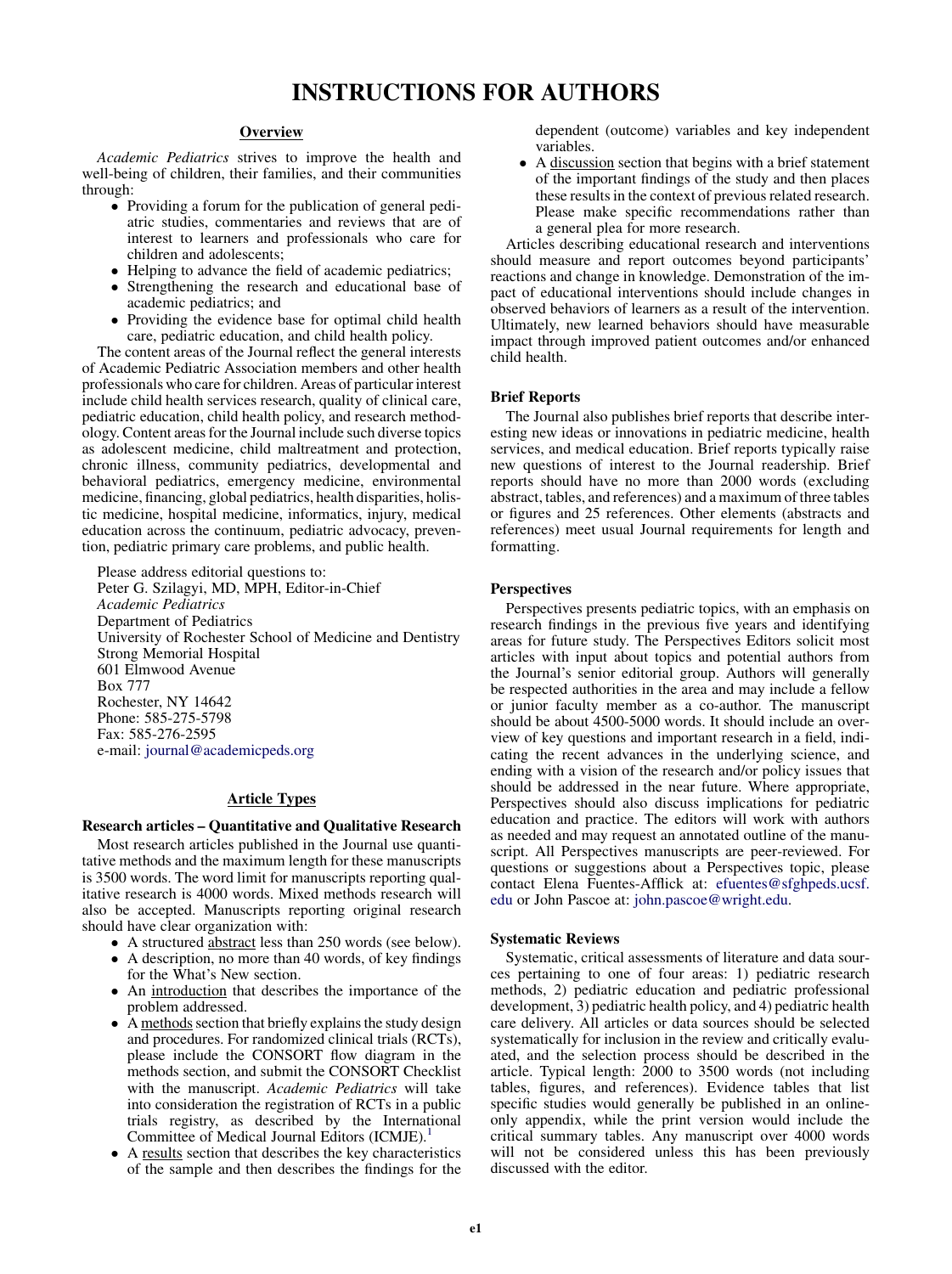Submissions should meet at a minimum the standards published by an international group by David Moher, Ph.D. of the Ottawa Hospital Research Institute (OHRI) and the University of Ottawa entitled Preferred Reporting Items for Systematic Reviews and Meta-Analyses (PRISMA). Authors should access the PRISMA Statement [\(www.prisma](http://www.prisma-statement.org)[statement.org\)](http://www.prisma-statement.org), which consists of the 27-item PRISMA Checklist, the PRISMA Flow Diagram, and the PRISMA Explanation and Elaboration Document.<sup>2</sup> The PRISMA Explanation and Elaboration Document also includes additional considerations for systematic reviews of non-randomized intervention studies or for other types of systematic reviews. We would encourage authors also to consider the recommendations of the Metaanalysis of Observational Studies in Epidemiology (MOOSE) Group.<sup>3</sup>

The submitted report should include all 27 PRISMA items listed on the PRISMA Checklist including the PRISMA Flow Diagram (Item 17 on the checklist). The flow diagram depicts the flow of information through the different phases of a systematic review. It maps out the number of records identified, included and excluded, and the reasons for exclusions. We will publish the flow diagram as a figure as part of the print version as well as the online version. As stated above, we will publish evidence tables to address Item 18 on the checklist in the online version only, which, nevertheless, is the article of record for the journal.

The submitted manuscript should include a Title Page. On a separate page, list MeSH Key Words for the purpose of indexing the report. Include on a separate page an Abstract. Structure the abstract as a summary of the report and include the following headings, as applicable, as prescribed in the PRISMA checklist: Background; Objectives; Data Sources; Study Eligibility Criteria, Participants, and Interventions; Study Appraisal and Synthesis Methods; Results; Limitations; Conclusions and Implications of Key Findings; and Systematic Review Registration Number. For the body of the paper, use the major headings of Introduction, Methods, Results, and Discussion. Also, on a separate page, list Acknowledgments. Acknowledgments should specify the sources of funding for the systematic review and other support and note the role of the funders for the systematic review. Refer to the PRISMA Flow Diagram as a figure in the Results section. Include each figure and table as separate pages in the manuscript to follow the References. Use this journal's Instructions for Authors for details regarding citations. Along with the figures and tables, include on a separate page a box containing no more than 40 words to be entitled, ''What this Systematic Review Adds'' describing perhaps in three bullet points this systematic review's contribution to the literature. Also, include on a separate page a box containing no more than 40 words to be entitled "How to Use this Systematic Review" and discuss, perhaps in 3 bullets, how academic pediatricians should apply these findings to their work.

## In the Moment – Personal Narratives

We invite submissions to "In the Moment," the personal narratives section of Academic Pediatrics. "In the Moment" is a forum for authors to relate their personal experience of pediatrics. We are seeking narrative pieces about research, contact with patients, the influence of mentors, the impact of policy and current events, and the relationship of the author's work to their lives and the lives of others. Essays should describe these experiences and make connections to larger themes in pediatrics education, research, policy, and clinical care. The section is a vibrant forum for all of us to relate the stories and perspectives that are such an important part of our work and ongoing medical education.

Submissions should be no more than 2500 words in length and do not need abstracts or ''What's New'' descriptions. Data and the work of others must be appropriately referenced.

Papers should be submitted through the editorial website. Please direct questions to Anjali Jain, MD [\(anjali.jain@](mailto:anjali.jain@lewin.com) [lewin.com](mailto:anjali.jain@lewin.com)).

## Commentaries

The editors occasionally solicit brief (about 1000 words) commentaries regarding papers published in the Journal or recent reports of activities of interest to readers. Commentaries differ from Perspectives by being briefer and more focused on specific topics, questions, or manuscripts. If you wish to submit a Commentary, please contact the Editor-in-Chief.

## Supplements

The Journal publishes supplements on topics of interest to its readers. Authors interested in supplements to the Journal should contact the Editor-in-Chief to discuss interest and procedures. Supplements should have a guest editor, who helps with the initial review of manuscripts and organization of the supplement, as well as suggesting reviewers for the manuscripts. All manuscripts proposed for a supplement have external review (as with other submissions to the Journal), and final decisions on publication remain with the Journal's editors, in consultation with the guest editor for the supplement.

## Preparing a Manuscript

#### Formatting

All manuscripts should be prepared with standard word processing software. Text should be double-spaced in 12-point font, and pages numbered. Tables should be placed together at the end of the manuscript. Black and white figures will be printed without charge. Authors bear the costs for printing colored tables or figures. Do not mail original artwork or printed forms. Figures should be saved separately as ppt, tif, eps, or jpg files. The online submission system is unable to process multi-worksheet or multi-slide files. To submit such documents, save each worksheet table or slide in a separate file. Symbols and special characters should not be created graphically; instead, use the character set provided in your word processor. Use a legend as part of the figure when symbols are used. Do not use any automated word-processing features, such as track changes or citation links.

## Submission Letter

All manuscripts begin with a submission letter. This letter should be included with the online submission but the original copy signed by all authors should be sent to the editorial office at the above address. The authors should affirm that:

- They are responsible for the reported research.
- They have participated in the concept and design, analysis and interpretation of data, and drafting or revising of the manuscript; and that they have approved the manuscript as submitted.
- They are disclosing any affiliation, financial agreement, or other involvement of any author with any company or other organization with a financial interest in the subject matter in the submitted manuscript. The Journal generally prints information on potential conflict of interest.
- The manuscript is being submitted only to *Academic* Pediatrics, that it will not be submitted elsewhere while under consideration, that it has not been published elsewhere, and, should it be published in Academic Pediatrics, that it will not be published elsewhereeither in similar form or verbatim—without permission of the editors. These restrictions do not apply to abstracts or to press reports of presentations at scientific meetings.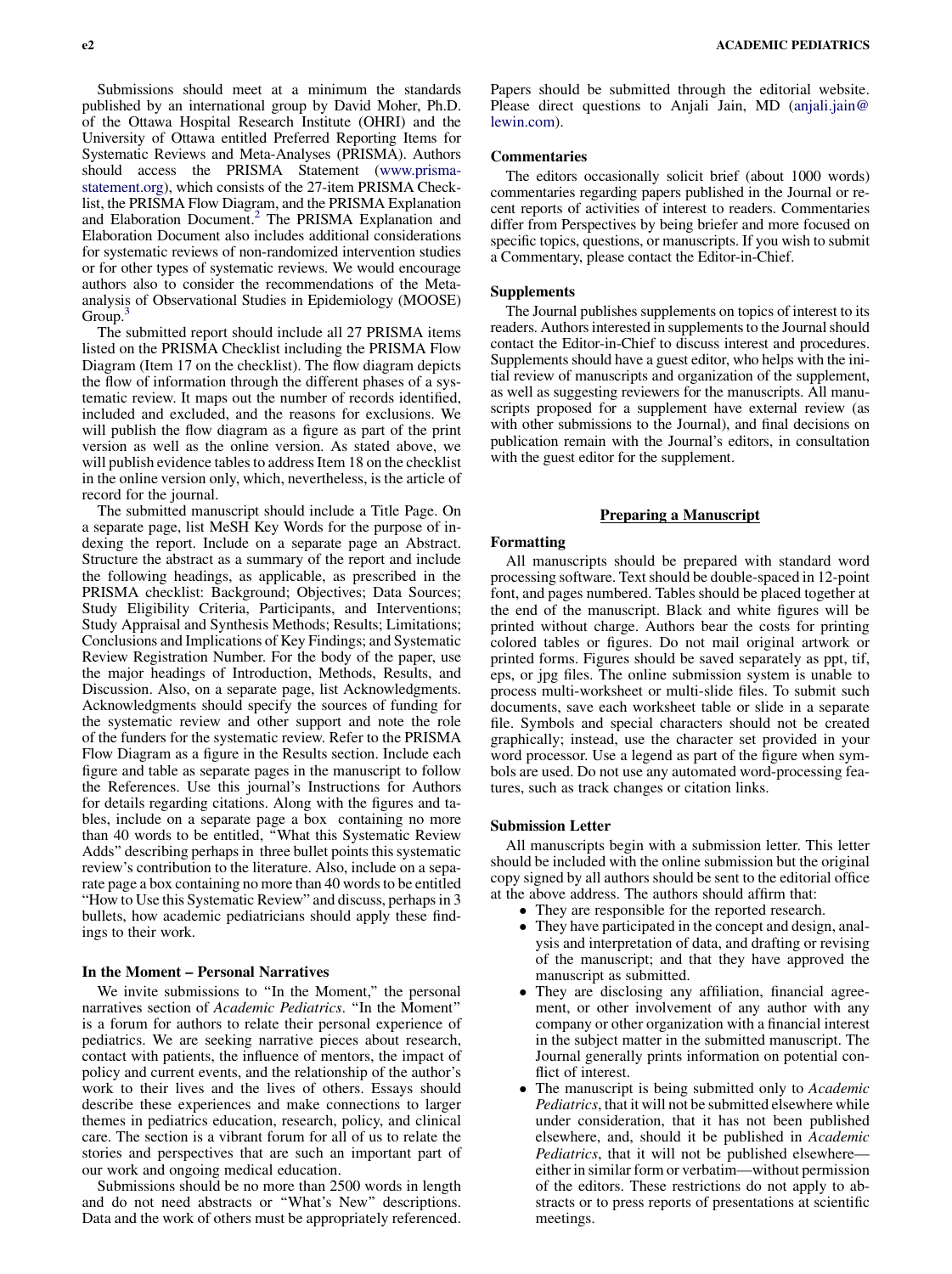If the submitted paper contains data that have been previously published, are in press or currently under review by another publication in any format, the authors are required to submit a reprint or a copy of the manuscript to the Editor-in-Chief with a clarification of the overlap and justification for consideration of the current submitted manuscript. This requirement includes manuscripts with the same or similar authors and using the same data source. Final decisions on the appropriateness of additional publication remain with the Editor-in-Chief.

 An institutional review board reviewed and approved the research.

## Title Page

The title page is the first page of all manuscripts. It includes: • The manuscript's title;

- Names, degrees, department, affiliation, city and state of all authors;
- Name, mailing address, email address, phone and fax number of the corresponding author;
- 3-5 keywords;
- Running title or header of no more than 60 characters including spaces;
- Separate word counts for the abstract and the main text;
- Acknowledgement of research or project support with the relevant agency, grant or project number, and the principal investigator;
- Description of potential conflicts of interest and corporate sponsors.

## **Abstracts**

The abstract is the second page of all manuscripts with the exception of ''In the Moment – Personal Narratives'' for which an abstract is not required. Abstracts should be prepared with a structured format with a maximum of 250 words. Four elements should be addressed: objective, methods, results, and conclusions. Please label each section clearly with the appropriate subheading.

## What's New

What's New provides authors an opportunity to summarize, in 40 words or less, how this research contributes to the knowledge base of the field.

## Manuscript Text

The manuscript's text varies with the type of article submitted. Please consult the ''Article Types'' section for guidelines, and direct specific questions to the Editorial Office or section editor.

All manuscripts, including title page, tables, figures, and references, should be prepared according to ''Uniform requirements for manuscripts submitted to biomedical journals."<sup>4</sup> Grammar, punctuation, scientific writing style and abbreviations should follow the American Medical Association Manual of Style, 9th edition.<sup>[5](#page-4-0)</sup> Please use conventional system measurements followed in parentheses by equivalent Systeme International (SI) values.<sup>6,7</sup> Any uncommon abbreviations should be listed at the beginning of the article. Confidence intervals usually provide more helpful information than P values.

## References

All authors should have read all cited references. Please number references in the order they appear in the text. Unpublished references or meeting abstracts should not be included although articles accepted for publication or in press are permissible. Include the names of all authors for four and fewer; for references with more than four authors, provide the names of the first three and then et al. References should be doublespaced and generally not exceed 35. Spell out journal titles or use standard AMA abbreviations. References should follow AMA style.

## Submitting a Manuscript

Authors should submit all manuscripts through the Journal's editorial website, <http://ees.elsevier.com/academicpeds/>. The manuscript submission process is broken into a series of screens that gather detailed information about the manuscript, including title, article type, author listings, abstract, keywords, topical classifications, and that allow authors to upload all pertinent files including the submission letter, manuscript, figures, and tables. A detailed tutorial with a step-by-step walk-through is available for download on the EES homepage.

Before beginning the submission process, please gather the following information and files:

- For each author:
	- $\circ$  First name, middle name/initial, last name, credentials;
	- $\circ$  Department/Institution;
	- o E-mail address.
- Cover letter with all author's names and signatures
- Manuscript title (you may copy and paste this from your manuscript);
- Abstract (you may copy and paste this from your manuscript);
- Key words;
- Manuscript in common word processing format. Do not submit the manuscript in PDF format. The manuscript file must include:
	- $\circ$  Title page;
	- $\circ$  Abstract (not required for In the Moment Personal Narratives);
	- $\circ$  "What's New" description (also not required for In the Moment);
	- $\circ$  Manuscript with references.
- Tables, figures or images in PDF, XLS, or PPT format or embedded at end of the manuscript file.

One author must be specified as the correspondent with the Journal. He or she will receive all communications from the Editor. Provide full mailing address, phone and fax numbers, and e-mail address for the corresponding author on the title page. The Journal limits authors to a maximum of eight. Exceptions to this rule will require justification and approval by the Editor-in-Chief.

After submitting the manuscript files, authors select the order in which the files will appear in a merged PDF file that the system creates. When the system finishes generating the PDF file, authors are directed to a page that allows review of the pdf-formatted manuscript. If the conversion is not correct, authors can replace or delete manuscript files as necessary. The final screen includes an ''Ethics in Publishing'' statement that authors should read and accept if in agreement. After reviewing the converted files, authors need to click on "Approve Submission." This completes the manuscript submission process.

## **Manuscript Review Process**

Three outside peer reviewers review most manuscripts. The Journal makes every effort to expedite this process. The average time from submission to initial decision is 39 days. As part of the submission process, you will be able to suggest possible peer reviewers. Suggested individuals should have no conflicts of interest, and should not have any knowledge of the submitted manuscript. Please indicate names of reviewers who may have a conflict of interest.

#### Manuscript Status

You can check the status of your manuscript at any time by:

- 1. Logging into the system with your password;
- 2. Clicking on the link ''Submissions Being Processed.''

This procedure will display the status of your manuscript during the submission/peer-review process.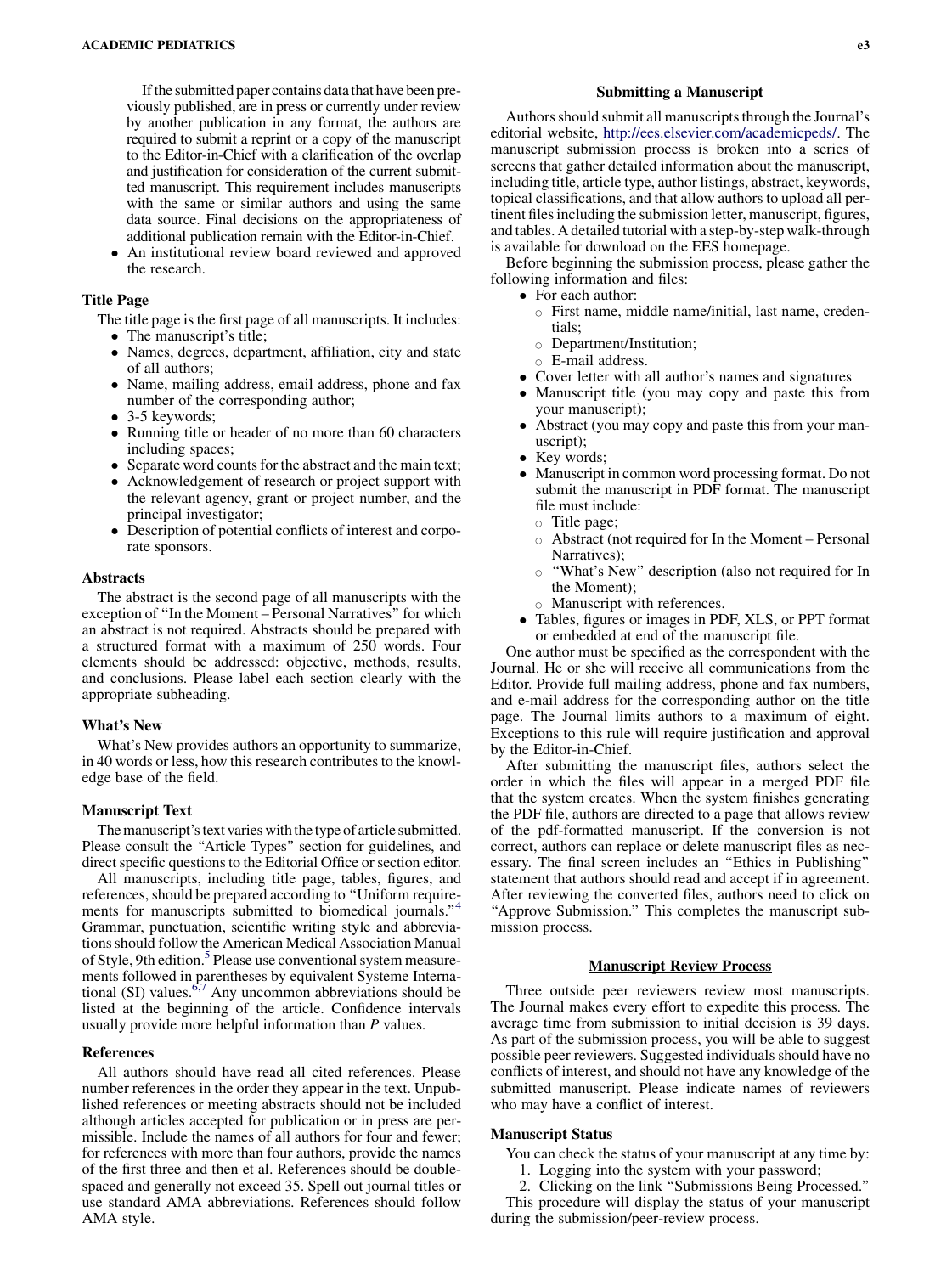Relevance to readers (esp., educators, scientists, policymakers, and clinicians) is of major importance in manuscript selection. Reports of original research will be judged on the importance and originality of the research; the scientific strength; the relevance to clinical care, programs, education, or policy; the clarity with which it is presented, and the novelty of the new knowledge it adds.

The Journal will generally accept manuscripts in the following categories: reports of original research, particularly clinical, health services, and health policy research; systematic reviews of primary care and general pediatric topics; studies and descriptions of educational interventions; educational symposia; and papers regarding methodology. In general, commentaries and topic reviews will be limited to careful systematic reviews of the literature or to research agenda setting papers indicating important next steps in a field. The Journal does not publish clinical case reports.

Education interventions must include an evaluation component, preferably one that goes beyond increasing knowledge to assessing and demonstrating whether the intervention changes learners' behavior, skills, or potentially health care quality or outcomes. Multi-site education innovations are generally reviewed more favorably than single site experiments.

## **Journal Editorial Policies**

## Conflict of Interest

Conflicts of interest can arise for authors, reviewers and editors. The Journal makes every effort to avoid such conflicts within its control by blinding editors for whom conflicts may exist and by selecting reviewers without obvious conflicts. We rely on authors to make similar efforts and to reveal potential conflicts of interest in areas of financial relationships, sources of research support, and writing or other assistance. For more information about conflicts of interest, please refer to the International Committee of Medical Journal Editors' Uniform Requirements for Manuscripts Submitted to Biomedical Journals: Writing and Editing for Biomedical Publication at [http://www.icmje.org/#conflicts](http://www.icmje.org/%23conflicts). Please direct specific questions regarding potential conflicts of interest to the Journal office at: [journal@academicpeds.org](mailto:journal@academicpeds.org).

Academic Pediatrics requires that authors completely disclose of all relevant financial or personal arrangements or interests at the time of submission of a manuscript. Disclosures should appear on the acknowledgement section of the manuscript, and should describe specifically all sources of funding for the study as well as the nature of the financial arrangements. If the manuscript is accepted for publication, the disclosure will be published.

Authors should indicate the role of the study sponsor in terms of study design, fieldwork, writing of the manuscript, and decision to submit for publication.

Authors should also specifically indicate in the acknowledgements if no conflicts of interest exist.

## Authorship Criteria

In order to meet authorship criteria, each author must have participated sufficiently in the work of the study and manuscript to acknowledge publicly responsibility for the manuscript. At least one author must be able to take public responsibility for the entire work, from idea to complete manuscript. Academic Pediatrics follows published uniform recommendations for criteria for authorship (see references). All three of the following criteria must be met for authorship:

1. Substantial involvement and contribution to the idea or the study question, or to the study design, or to the fieldwork component, or to the analysis, or to the interpretation of study findings;

- 2. Writing drafts of the manuscript, or reviewing drafts
- or revisions critically with substantial input; and
- 3. Approval of the final version of the manuscript.

## Group Authorship

The Journal limits authors to a maximum of eight. Exceptions to this rule will require justification and approval by the Editorin-Chief. One person should be designated as the lead author. If authorship is attributed to a group of individuals, each individual must achieve the criteria for authorship described above.

## Duplicate Publication or Previous Publication

Manuscripts submitted to Academic Pediatrics should not have been published previously and should not be under consideration by any other journal. If portions of the manuscript have been published or have been submitted to another journal, or if the submitted manuscript uses the same dataset as the dataset that was used for another submission or publication, authors must provide copies of the published or submitted manuscript to the editors of Academic Pediatrics. Detection of duplicate publication may result in action by the editors according to international guidelines (see reference #2).

#### Human Subjects

Appropriate approval by all institutional or other human subjects review boards must be designated in the methods section. Authors should indicate formal review and approval, or formal review and waiver.

#### Funding

All sources of funding for the study should be identified in the Acknowledgements section. In addition, if not apparent from the type of study, the specific role of the funder should be delineated as described in the Conflicts of Interest section above.

#### Embargo Policy

Articles that the Journal accepts for publication are embargoed until the date scheduled for the complete issue's posting on the Journal's website. This date is included in the Editorin-Chief's acceptance decision letter. The embargo date is the date that information about the article may be released to the general public.

#### Copyright

Upon acceptance of a manuscript, Elsevier, the publisher, will email the corresponding author a copy of the standard copyright agreement for his/her signature. The signed form should be returned to Elsevier as instructed on the form.

All accepted manuscripts become the permanent property of the Academic Pediatric Association and may not be published elsewhere, in whole or in part, without written permission from the APA. Authors who were employees of the United States Government at the time the work was done should so state on the Copyright Agreement.

## Inquiries Regarding Decisions

Corresponding authors with questions regarding manuscript decisions should send inquiries to [journal@academicpeds.org](mailto:journal@academicpeds.org). Messages will be forwarded to the appropriate editor for response.

## Articles in Press

The Academic Pediatrics website posts articles in press, accepted, peer-reviewed papers that will soon be published in this Journal. Articles in press are corrected proof versions of papers and are posted after corrections from the Journal